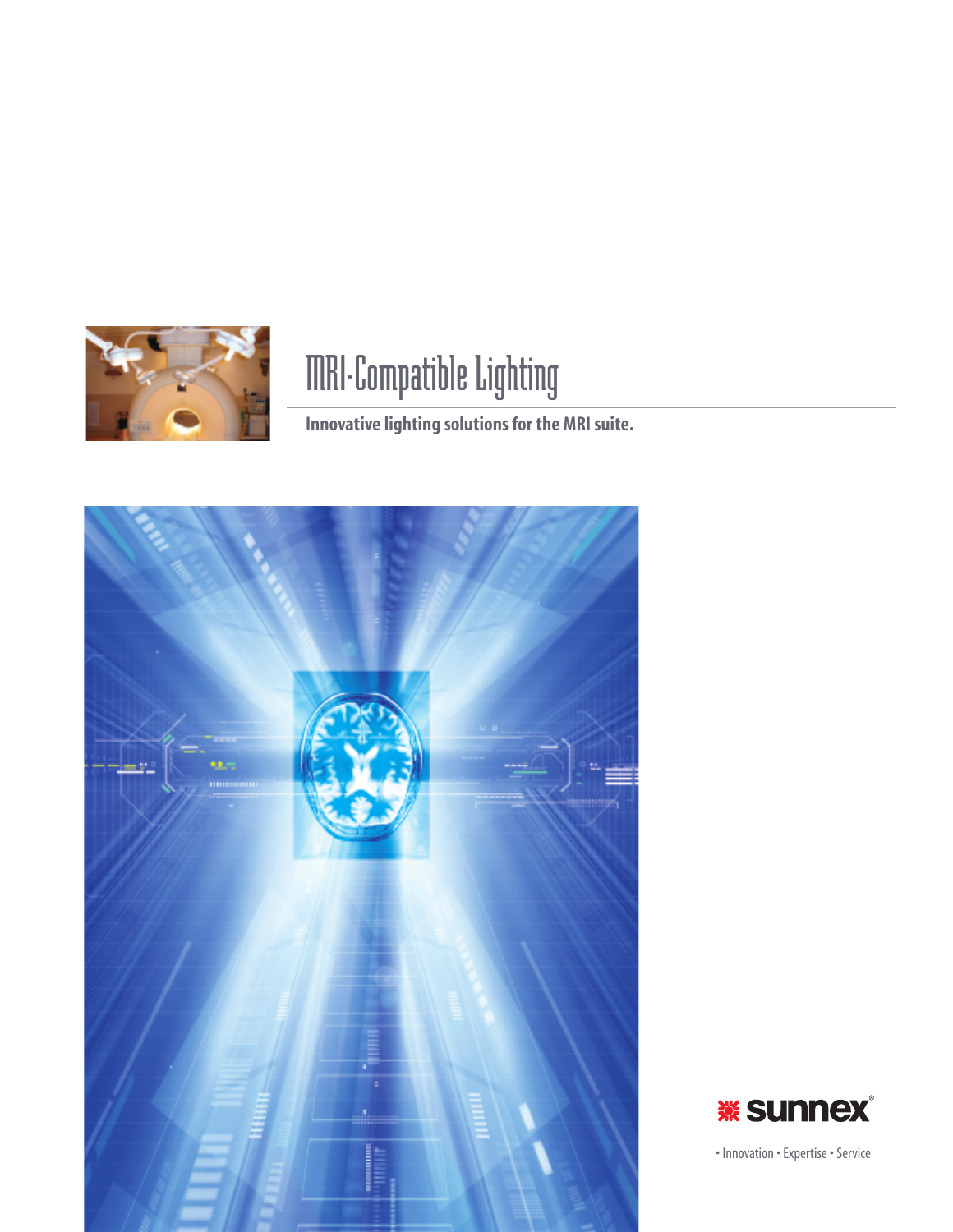

# MRI lights for surgical and examination use



*"Sunnex Celestial Star was included based on our experience at 1.5 T, although the Sunnex surgical light appears to be more than adequate for the types of procedures performed todate."*

*—Charles L.Truwit,MD, Department of Radiology, Hennepin County Medical Center; and University of Minnesota, Minneapolis, Minnesota, U.S.A.*

# **Celestial Star Surgical Light:**

Using a unique combination of nonmagnetic materials, the Celestial Star<sup>™</sup> MRI surgical light from Sunnex, Inc.is unaffected by the magnetism associated with MRI procedures. This unique light is ideal for use in any MRI facility— including imaging centers, radiology departments, and CAT/PET scan labs.

The Celestial Star is lightweight and compact in design, a special advantage in smaller sites. It's offered in both ceiling-mounted and mobile versions. Its articulating arm provides more than 10 feet of head-to-toe horizontal coverage. The lamp head allows 720° rotation; the lamp arm offers exceptional 520° rotation from horizontal and 359° rotation from vertical planes.

Dual head Celestial Star MRI light illuminates up to 64,000 lux, with a color temperature of 3,000 kelvin. Single head light is rated at 38,000 lux at 1 meter.

## **Celestial Star MRI Advantages:**

- Cost savings with unparalleled flexibility
- Available in ceiling-mount and mobile configurations
- Extensive reach and range of motion
- 720° rotation, 124 in reach, head-to-toe coverage
- Drift-free balance arm with unlimited positioning
- Three easily replaceable, long-life 35 W halogen bulbs
- Certified for MRI compatibility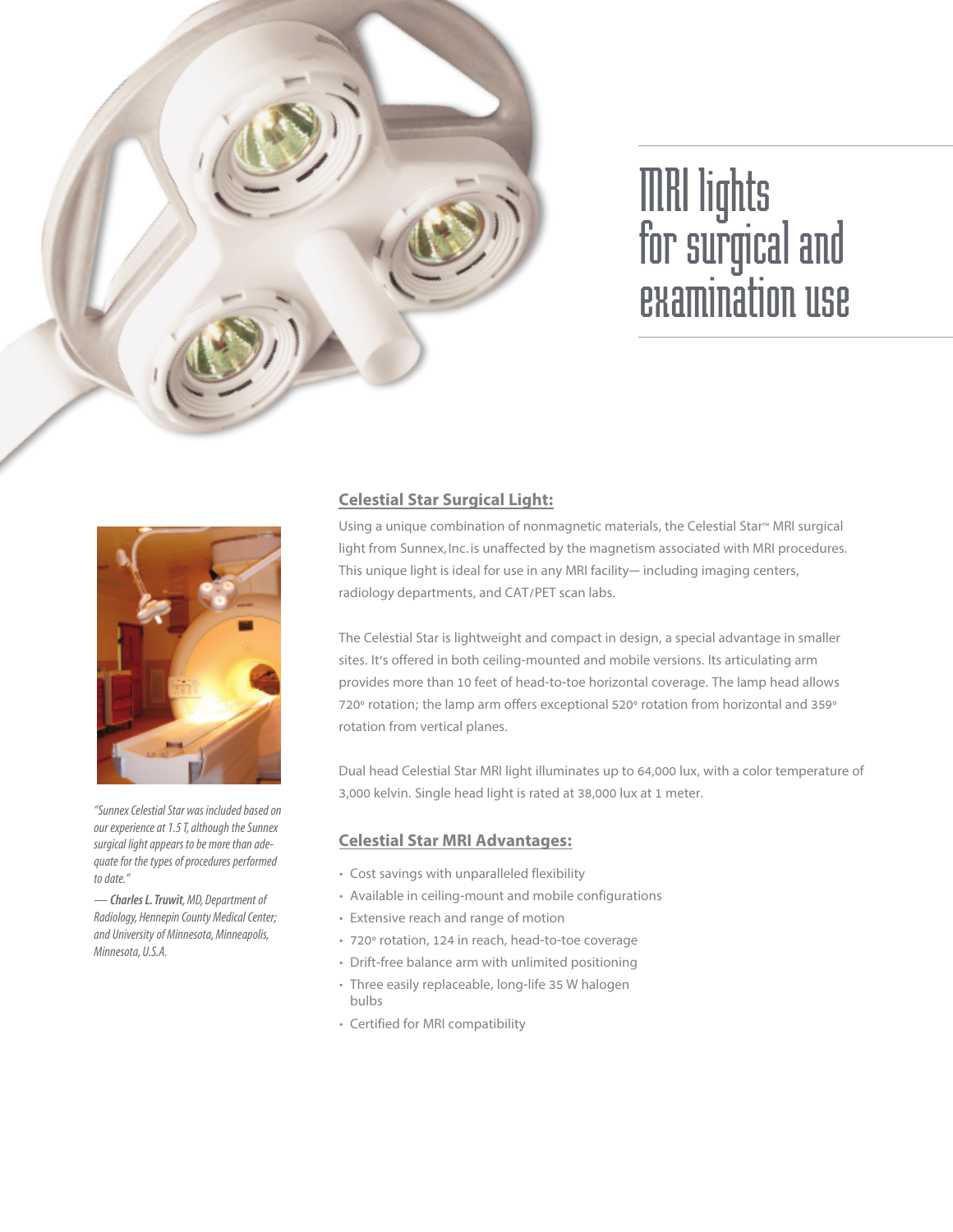**For patient comfort, lighting in MRI suites is usually dimmed. But as interventional procedures become more commonly performed in these suites, low lighting can't meet new medical needs.**

**Sunnex offers an illuminating solution with its unique line of MRI-compatible lights.**

**Sunnex is the first manufacturer to receive certification of an MRI-compatible lighting line for surgical and examination use.**



*"Like many centers, we installed our MRI scanners* before tasks such as anesthesia or placement of *invasive coils became routine. The downlighting typically found in MRI suites is not sufficient to light these tasks. Our clinicians find that with the addition of the Sunnex light, their job is made easier. Our MRI technologists also appreciate the light for starting IV lines for contrast injection."*

*—Daniel Kacher, Senior Clinical and Research MRI Engineer, Brigham and Women's Hospital; and Harvard Medical School, Boston, Massachusetts, U.S.A.*

#### **PF MRI Examination Light:**

This new light brings the functionality of high-intensity lighting systems into the MRI suite. When in places examinations are required, the strong illumination of the PF MRI light cuts through the low-light conditions prevalent in these suites. Like its companion Sunnex Surgical Star light, the Sunnex PF is well-suited for use in any MRI facility, including imaging centers,radiology departments, and CAT/PET scan labs. The PF MRI's adjustable, jointed arm and swivel head allow for easy positioning, while its mobile caster base with easy-glide wheels provides effortless maneuverability. A powerful 50 W halogen light source and a weighted base add stability. The light illuminates up to 28,500 lux, with a color temperature up to 3,000 kelvin.

### **PF MRI Advantages:**

- Powerful,50 W halogen light source
- Adjustable, jointed arm for easy positioning
- Mobile caster base with easy-glide wheels
- Weighted base for added stability
- Certified for MRI compatibility